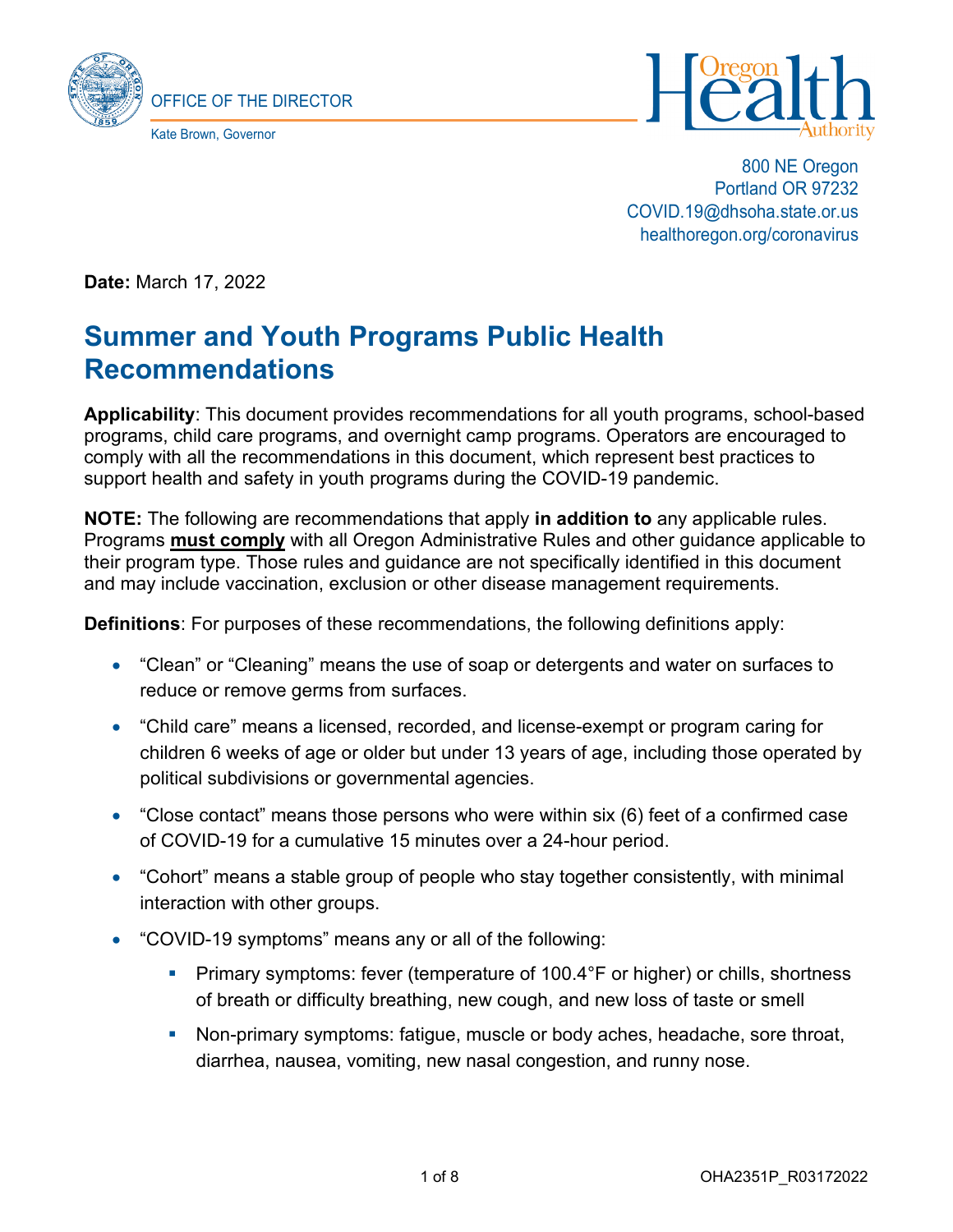- "Day camp" means a defined setting or facility that youth (K–12) attend for an established period of time, leaving at the end of the program day, which may or may not be licensed under [ORS Chapter 446.](https://www.oregonlegislature.gov/bills_laws/ors/ors446.html)
- "Disinfect" or "Disinfecting" means the use of disinfectants following cleaning to kill germs that may remain on surfaces after cleaning.
- "Enrichment programs" mean programs that provide care for school-age children (K– 12), primarily for a single enrichment activity for eight hours or less a week.
- "Household cohort" is a stable group of campers and staff who stay overnight together in a cabin, bunkhouse, tent, or similar defined space.
- "Outdoor" means any open-air space including any space which may have a temporary or fixed cover (e.g., awning or roof) and at least fifty percent of the square footage of its sides open for airflow such that open sides are not adjacent to each other.
- "Overnight camp" means a youth program with youth staying overnight at accommodations on site, which may or may not be licensed under [ORS Chapter 446.](https://www.oregonlegislature.gov/bills_laws/ors/ors446.html)
- "Sanitize" or "Sanitizing" means the cleaning required by applicable local and state food sanitation requirements.
- "Susceptible" has the meaning given that term in OAR 333-019-0010.
- "Youth programs" means:
	- Day camps;
	- **Summer camps;**
	- **Overnight camps;**
	- **Enrichment programs serving children 0 to 18 years of age.**
	- **Programs operated by political subdivisions or governmental entities that offer** programming only for middle school-age children ages 11 years and older;
	- Any enrolled gathering of children from primarily ages 13 to 18 years for a defined period of daytime hours with teen or adult supervision. These gatherings can include children as young as age 11, provided they are part of a mixed-age cohort.

### **General Prevention Strategies**

#### **Program Operators are encouraged to:**

• Recommend youth and staff member, regardless of vaccination status, stay home if they exhibit primary COVID-19 symptoms and seek testing.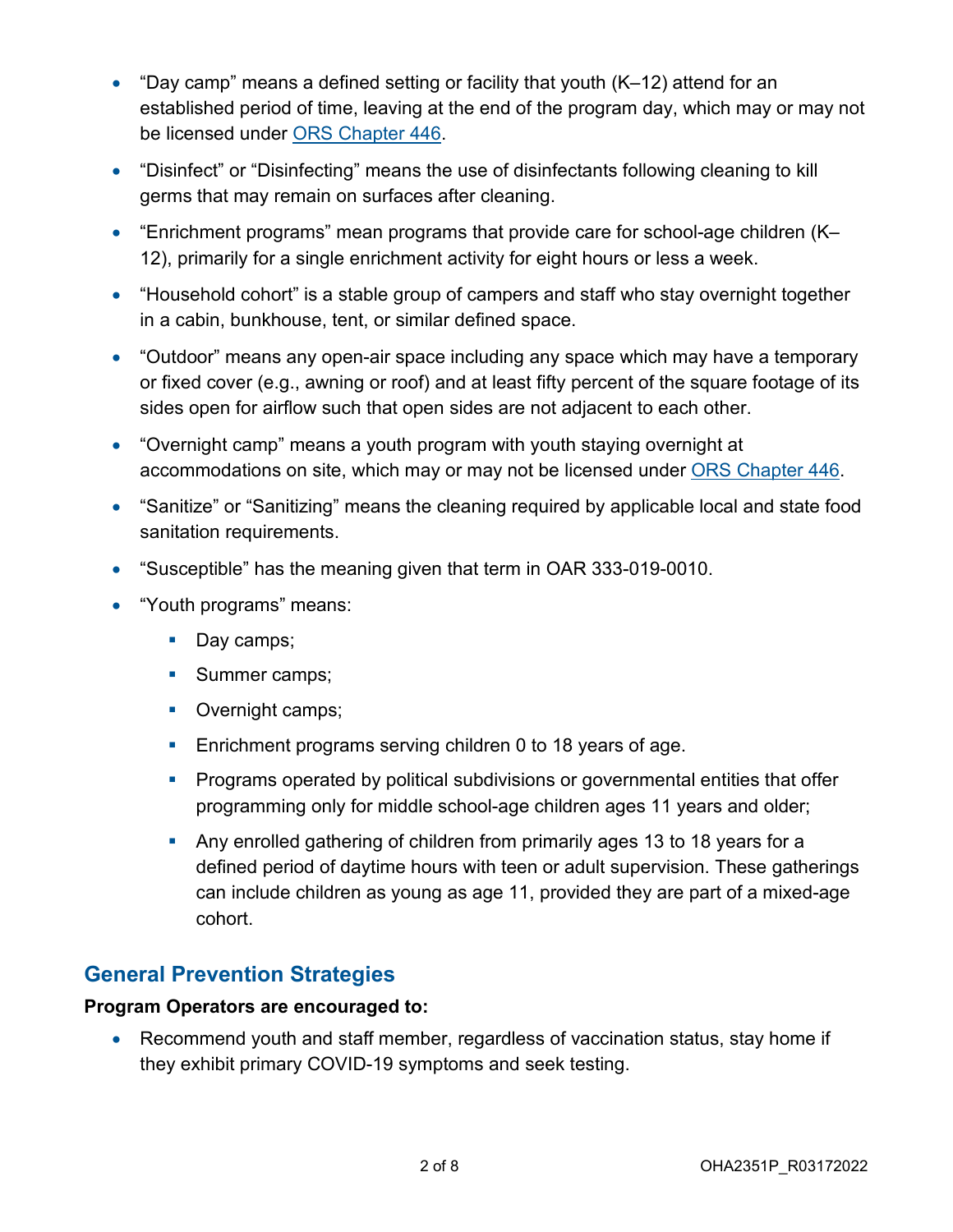- If the youth or staff member has a negative COVID-19 test, they may return to the program once fever-free for 24 hours and symptoms are improving
- $\blacksquare$  If the youth or staff member has not been tested,
	- » If they have only one primary COVID-19 symptom (new cough, fever/chills, shortness of breath/difficulty breathing, or new loss of taste or smell), OHA recommends waiting until the youth or staff is fever free for 24 hours and symptoms are improving before returning to the program.
	- » If the youth or staff member has at least two primary COVID-19 symptoms, they should stay home for 5 days and until they are fever free for 24 hours and symptoms are improving.
- Implement for all staff and youth layers of prevention strategies to increase protection for those who are not vaccinated, and higher risk for [severe COVID-19,](https://www.cdc.gov/coronavirus/2019-ncov/need-extra-precautions/index.html) and slow the spread of the virus that causes COVID-19. Prevention strategies include:
	- **Promoting [vaccination and booster](https://covidvaccine.oregon.gov/) doses for eligible staff, youth and their family** members
	- Recommending universal wearing of [face masks or face coverings](https://govstatus.egov.com/or-oha-face-coverings) when [COVID-](https://www.cdc.gov/coronavirus/2019-ncov/your-health/covid-by-county.html)[19 community level](https://www.cdc.gov/coronavirus/2019-ncov/your-health/covid-by-county.html) is high.
	- **Recommending individuals who are at high risk of severe illness or are** unvaccinated wear face masks or coverings when [COVID-19 community level](https://www.cdc.gov/coronavirus/2019-ncov/your-health/covid-by-county.html) is medium
	- **[Handwashing, covering coughs and sneezes](https://www.cdc.gov/coronavirus/2019-ncov/prevent-getting-sick/prevention.html)**
	- **[Physical distancing and cohorting](https://www.cdc.gov/coronavirus/2019-ncov/community/schools-childcare/child-care-guidance.html#cohorting)**
	- **Maintaining a healthy environment** 
		- » Increasing or improving [ventilation](https://www.cdc.gov/coronavirus/2019-ncov/community/schools-childcare/ventilation.html) where possible (see below for more information)
		- » Limiting shared objects
		- » Routine [cleaning](https://www.cdc.gov/coronavirus/2019-ncov/community/disinfecting-building-facility.html)

# **Screening for symptoms and testing**

**Note:** see *Screening and testing for overnight camps* section below for additional recommendations

### **Program operators are encouraged to:**

• Strongly encourage parents or caregivers to monitor their children daily at home for signs of infectious illnesses, including COVID-19, and keep youth with signs or symptoms of infectious illness home when sick and/or seek medical care.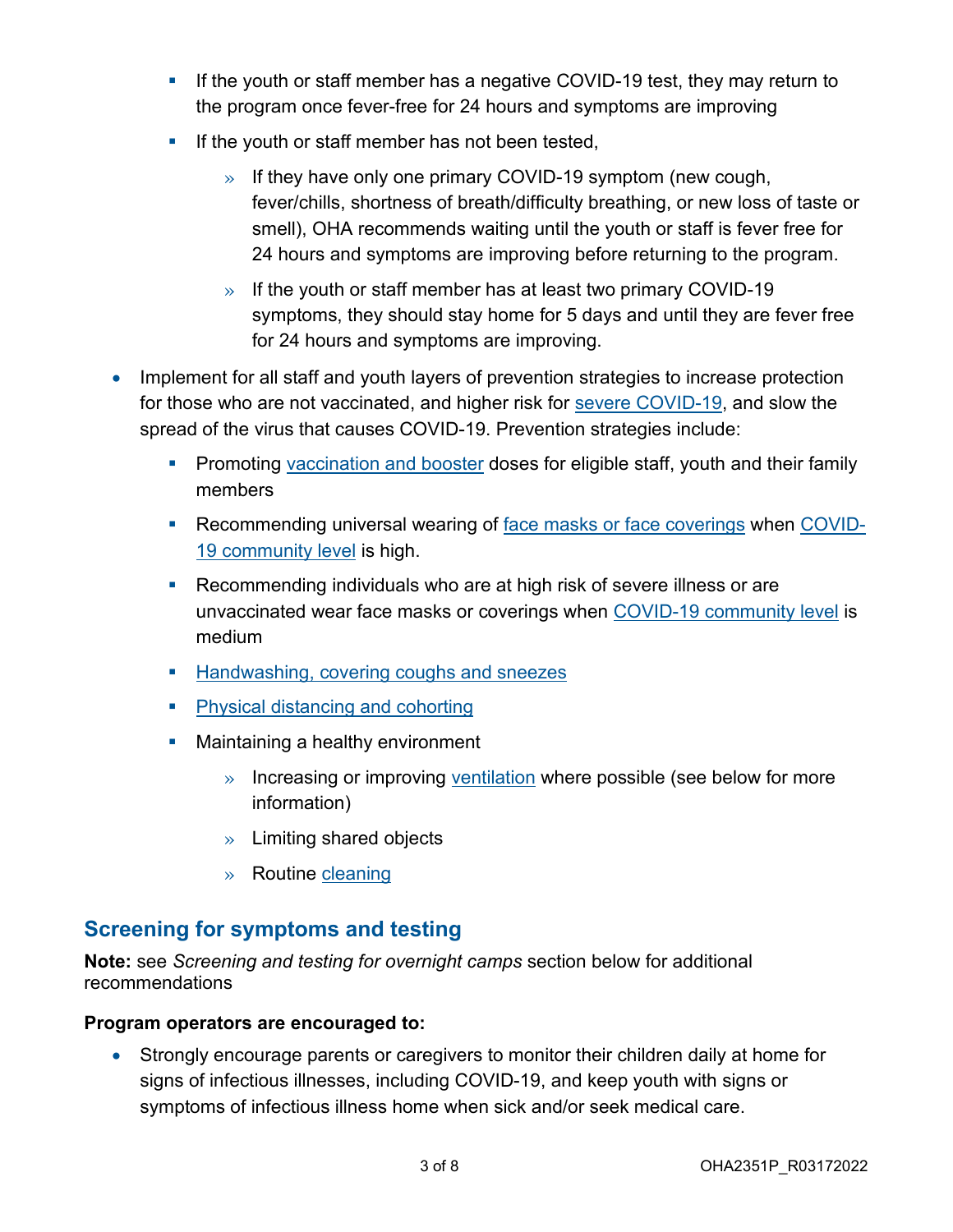- Direct and routinely remind staff members to self-screen for signs or symptoms of infectious illness, including COVID-19, daily.
- Separate a youth or staff member from others if they exhibit or develop a new cough, fever, shortness of breath, or loss of taste or smell (primary symptoms of COVID-19) during the day/class session and send them home as soon as possible.
	- While waiting for a sick youth to be picked up, a staff member should stay with the youth in an area away from others. The caregiver should wear a face covering and should remain as far away as safely possible from the youth (preferably at least six (6) feet), while remaining in the same room or outdoor area.
- Consider flexible sick-leave and absentee policies that allow staff to stay home while sick.
- Contact the LPHA with questions about cleaning and additional infection control measures if there has been a case of COVID-19 at the program.

# **Vaccination and booster doses**

Program operators are encouraged to:

• Promote COVID-19 vaccination and booster doses for all eligible staffers, youth and family members. People who are up to date with vaccinations are less likely to develop severe COVID-19 infection and transmit COVID-19 to others.

# **Hand hygiene**

### **Programs operators are encouraged to:**

- Provide hand sanitizer, handwashing facilities, tissues and garbage receptacles that are easily accessible to both youth and staff.
- Require all persons in the program to frequently wash their hands with soap and water for at least 20 seconds (e.g., after using the restroom, before and after meals, after coming inside, after sneezing, blowing the nose or coughing).
	- **Hand sanitizer containing at least 60% alcohol may be used as an alternative to** handwashing, except before and after eating, preparing or serving food and after using the restroom. If soap and water is not available (e.g., backcountry camp), alcohol-based hand sanitizer may be used; however, every effort should be made to facilitate soap and water handwashing.
- Ensure all youth and staff wash hands with soap and water prior to eating. In limited circumstances (e.g., backcountry camps) where use of soap and water is not possible because of lack of running water, use hand sanitizer containing at least 60% alcohol.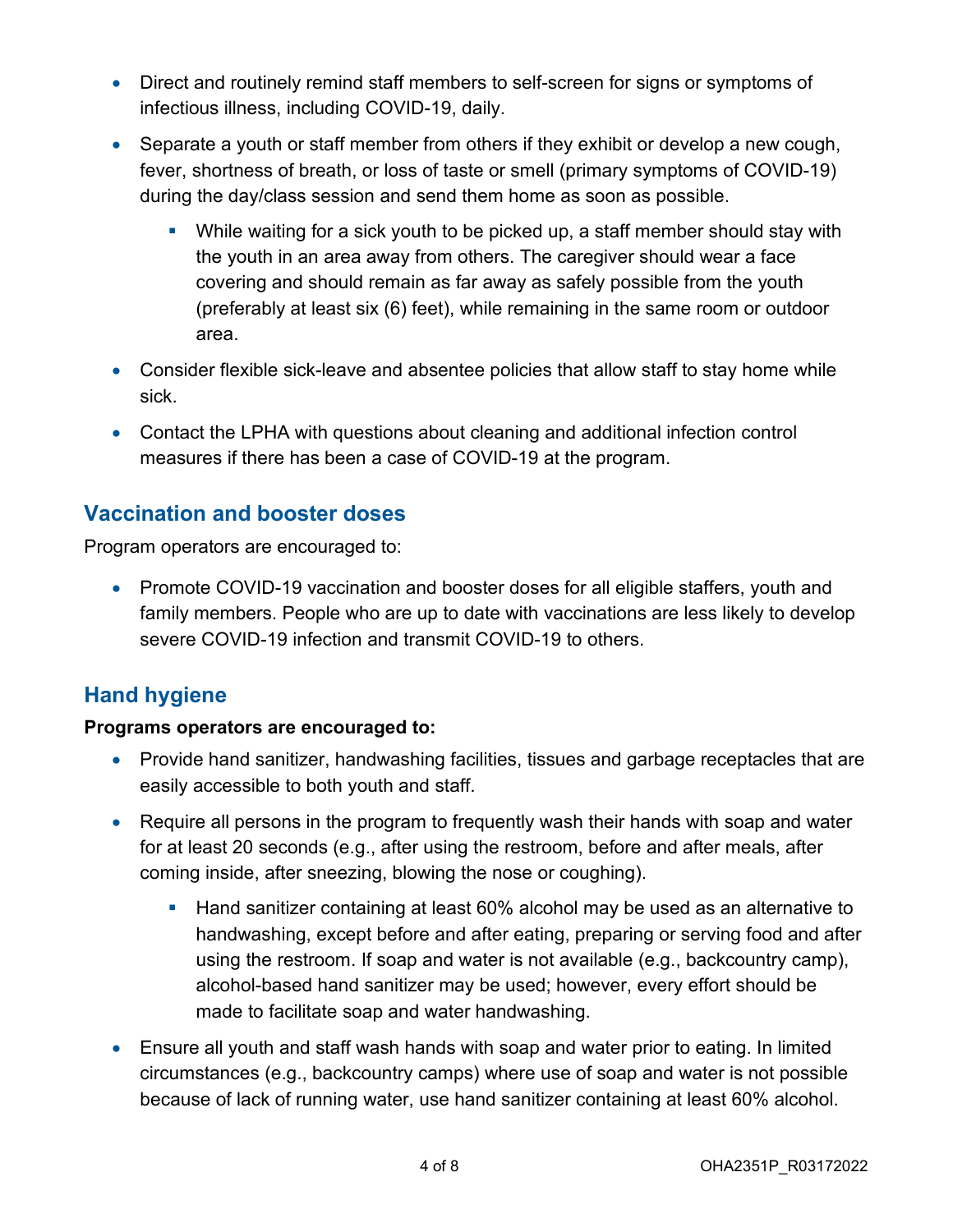- Remind staff and youth often to:
	- $\gg$  Cover coughs and sneezes, even when wearing a mask, with a tissue or elbow;
	- » Throw any used tissue away immediately into a garbage receptacle; and
	- $\gg$  Clean hands after covering coughs and sneezes, and after throwing away used tissues.

# **Ventilation**

### **Programs operators are encouraged to:**

- Ensure that ventilation systems (e.g., HVAC) operate properly. Increase circulation of outdoor air as much as possible by opening windows and doors, using fresh (nonrecirculated) air settings on ventilation systems, using fans and employing other methods. See [OHA Indoor air considerations for COVID-19 for smaller spaces](https://sharedsystems.dhsoha.state.or.us/DHSForms/Served/le3725_R.pdf) and [CDC](https://www.cdc.gov/coronavirus/2019-ncov/community/ventilation.html)  [ventilation recommendations.](https://www.cdc.gov/coronavirus/2019-ncov/community/ventilation.html)
	- Do not open windows and doors if doing so poses a safety or health risk to people using the facility (for example, allowing pollen or smoke in, which may be unhealthful for people with asthma or breathing problems).

## **Face masks and face coverings**

### **Programs Operators are encouraged to:**

- Support youth and staff who prefer to wear masks
- Recommend all staff and youth (2 years old and older) wear masks indoors when the level of community COVID is high. When the level of community COVID is medium, those who are unvaccinated or at higher risk for severe COVID-19 should consider wearing a mask. Some programs may choose to continue universal masking at lower community levels because it promotes an inclusive and supportive environment for those youth and staff who are at higher risk for severe COVID-19.
- Review and implement the Oregon Health Authority's Public Health Recommendations: [Wearing Masks, Face Coverings and Face Shields and Physically Distancing.](https://sharedsystems.dhsoha.state.or.us/DHSForms/Served/le2288K_R.pdf)
- When youth or staff wear a face covering, the face covering should be washed daily or a new one worn daily. If a face shield is used, it should be wiped down with disinfectant at the end of the day after use. Disposable face coverings or face shields should be worn only once.
	- See CDC quidance on [How to Store and Wash Masks](https://www.cdc.gov/coronavirus/2019-ncov/prevent-getting-sick/how-to-wash-cloth-face-coverings.html) and remove masks [correctly.](https://www.cdc.gov/coronavirus/2019-ncov/prevent-getting-sick/how-to-wear-cloth-face-coverings.html)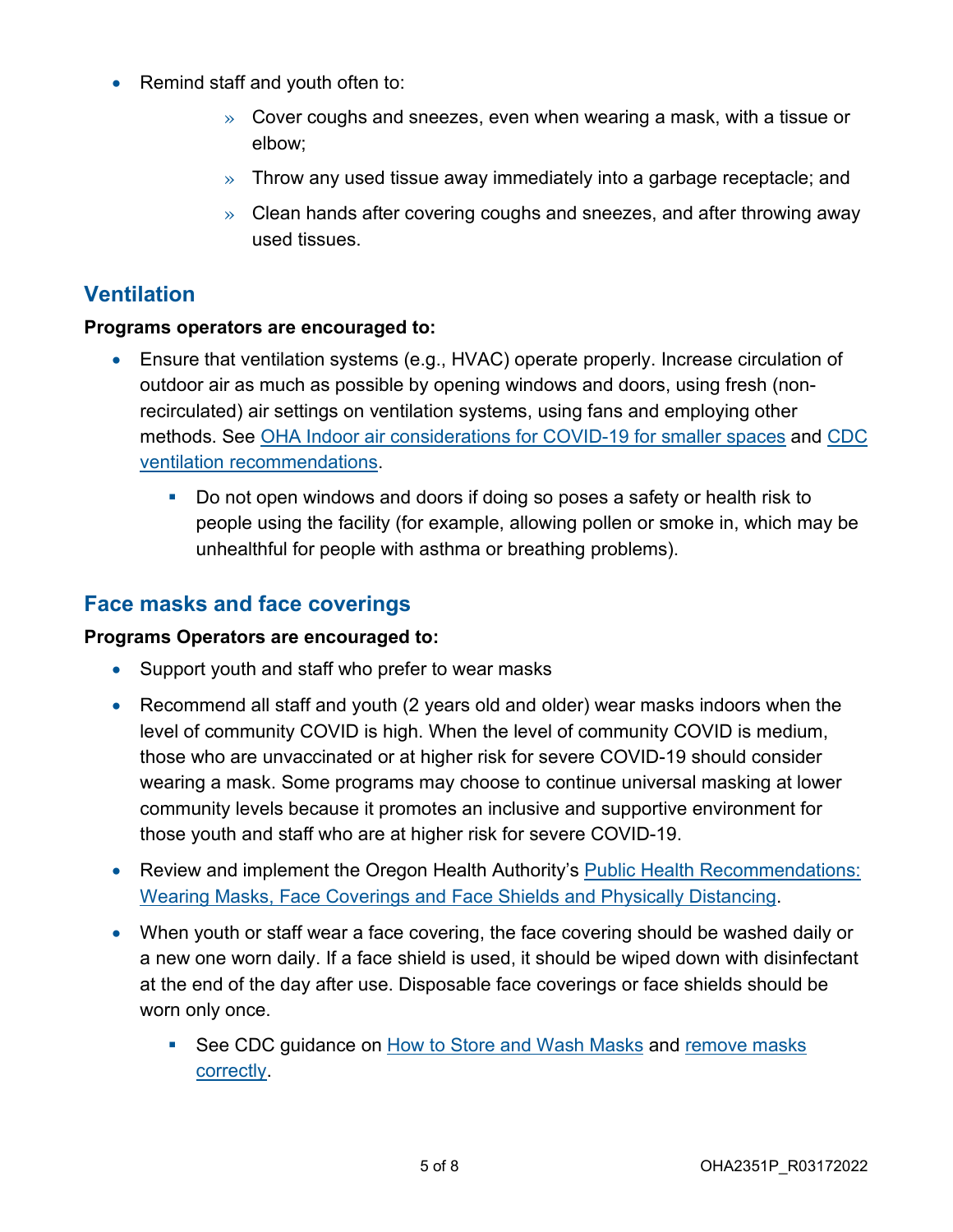# **Physical distancing and cohorting**

*\*Note: Although stable group restrictions have been lifted, keeping youth in the same group helps to limit the number of individuals exposed if someone with COVID-19 is identified as attending a youth program. For additional information, including best practice recommendations, please refer to the [CDC guidance for cohorting and physical distancing for](https://www.cdc.gov/coronavirus/2019-ncov/community/schools-childcare/summer-camps.html#anchor_1621975843071)  [camps.](https://www.cdc.gov/coronavirus/2019-ncov/community/schools-childcare/summer-camps.html#anchor_1621975843071)* 

#### **Programs operators are encouraged to:**

- Direct staff and youth from different groups to practice physical distancing.
- Minimize interaction with individuals from other groups.
- Maximize outdoor activities, including contracted services and group activities.

### **Cleaning and disinfection**

### **Programs operators are encouraged to:**

- Frequently clean high-touch surfaces (for example, shared equipment, stationary climbing frames, door handles, drinking fountains and transport vehicles).
	- **Ensure high-touch surfaces and items are cleaned between uses by different** cohorts
- Clean restrooms daily, prioritizing high-touch surfaces like stall handles, doorknobs, sink handles, and faucets.
- Disinfecting surfaces after cleaning is recommended if [certain conditions apply,](https://www.cdc.gov/coronavirus/2019-ncov/community/disinfecting-building-facility.html#anchor_1617548426741) such as the space having been occupied by an individual with COVID-19. Use disinfectants that are included on the [Environmental Protection Agency \(EPA\) approved list](https://www.epa.gov/pesticide-registration/list-n-disinfectants-use-against-sars-cov-2) for the SARS-CoV-2 virus that causes COVID-19.
	- Establishment operators may consider following the disinfection practices recommended by the [Pediatric Environmental Health Safety Units.](https://www.pehsu.net/Safer_Disinfectants.html)
- Routinely clean outdoor play structures (disinfection is not needed). Shared equipment should be cleaned and/or disinfected in accordance with [CDC guidance.](https://www.cdc.gov/coronavirus/2019-ncov/community/clean-disinfect/index.html)
- Avoid use of items (for example, soft or plush toys or pillows) that are not easily cleaned.

#### **Programs operators are encouraged to:**

• Document the names of youth in each cohort(s) and names of associated staff, including driver, date and time of trip, and vehicle number/license.

# **Overnight camps**

# **Additional considerations for programs that operate overnight camps**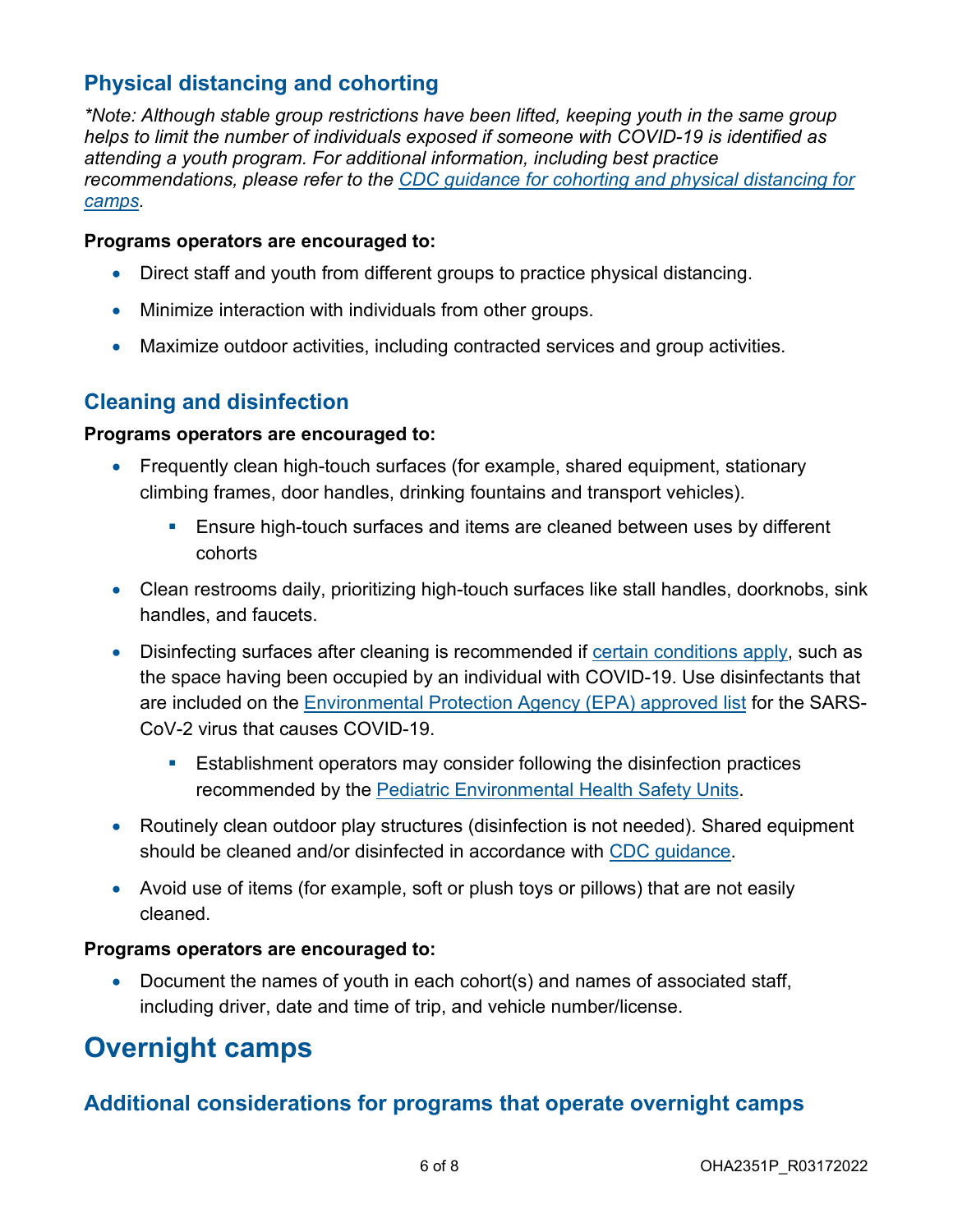- Operators of overnight camps using tents are encouraged to:
	- Encourage eligible staff, campers, volunteers and family members to get fully vaccinated for COVID-19.
	- **Ensure users are from the same household cohort.**
	- **Minimize the number of campers in each tent.**
	- **Maximize ventilation by opening vents or screens, as feasible.**
- Create household cohorts for those campers and staff who share cabins, bunkhouses, tents, etc.
- Remind those who leave camp to follow all state and local COVID-19 mitigation guidelines to minimize their risk of exposure.

# **Testing for overnight camps**

### **Youth programs operators are encouraged to:**

- Opt-in to COVID-19 Testing in Oregon's K-12 Schools diagnostic testing program. This program offers free BinaxNOW point-of-care testing resources and is appropriate for staff or campers who develop symptoms while at camp.
- Have an identified isolation room or area to separate anyone who exhibits COVIDlike [symptoms.](https://www.cdc.gov/coronavirus/2019-ncov/symptoms-testing/symptoms.html) If the camp has a healthcare provider, they should be provided and wear appropriate personal protective equipment, including N95 respirators, and use Standard [and Transmission-Based Precautions](https://www.cdc.gov/coronavirus/2019-ncov/hcp/infection-control-recommendations.html) when caring for symptomatic people. See: What [Healthcare Personnel Should Know About Caring for Patients with Confirmed or](https://www.cdc.gov/coronavirus/2019-nCoV/hcp/index.html)  [Possible COVID-19 Infection.](https://www.cdc.gov/coronavirus/2019-nCoV/hcp/index.html)

### **Additional resources:**

- **[ELD's Child Care and Early Education Resources](https://oregonearlylearning.com/COVID-19-Resources/For-Providers)**
- [CDC Guidance for Operating Youth Camps](https://www.cdc.gov/coronavirus/2019-ncov/community/schools-childcare/summer-camps.html)
- [American Camp Association's Field Guide for Implementation of CDC Guidelines](https://www.acacamps.org/resource-library/coronavirus/camp-business/camp-operations-guide-summer-2020)
- [Association of Camp Nurses Communicable Disease Management Template](https://campnurse.org/2020/04/17/template-communicable-disease-plan/)
- [Food Sanitation Rules Tools for Operators](https://www.oregon.gov/oha/ph/healthyenvironments/foodsafety/pages/foodcode.aspx)
- [CDC Guidance: Cleaning and Disinfecting Your Facility](https://www.cdc.gov/coronavirus/2019-ncov/community/disinfecting-building-facility.html#anchor_1617548426741)
- ODE's [Ready Schools, Safe Learners Resiliency Framework](https://www.oregon.gov/ode/students-and-family/healthsafety/Documents/Effective%20March%2012th%20Resiliency%20Framework%20for%20the%202021-22%20School%20Year.pdf)
- [Oregon Administrative Rules, Investigation and Control of Diseases](https://secure.sos.state.or.us/oard/displayDivisionRules.action?selectedDivision=1234)